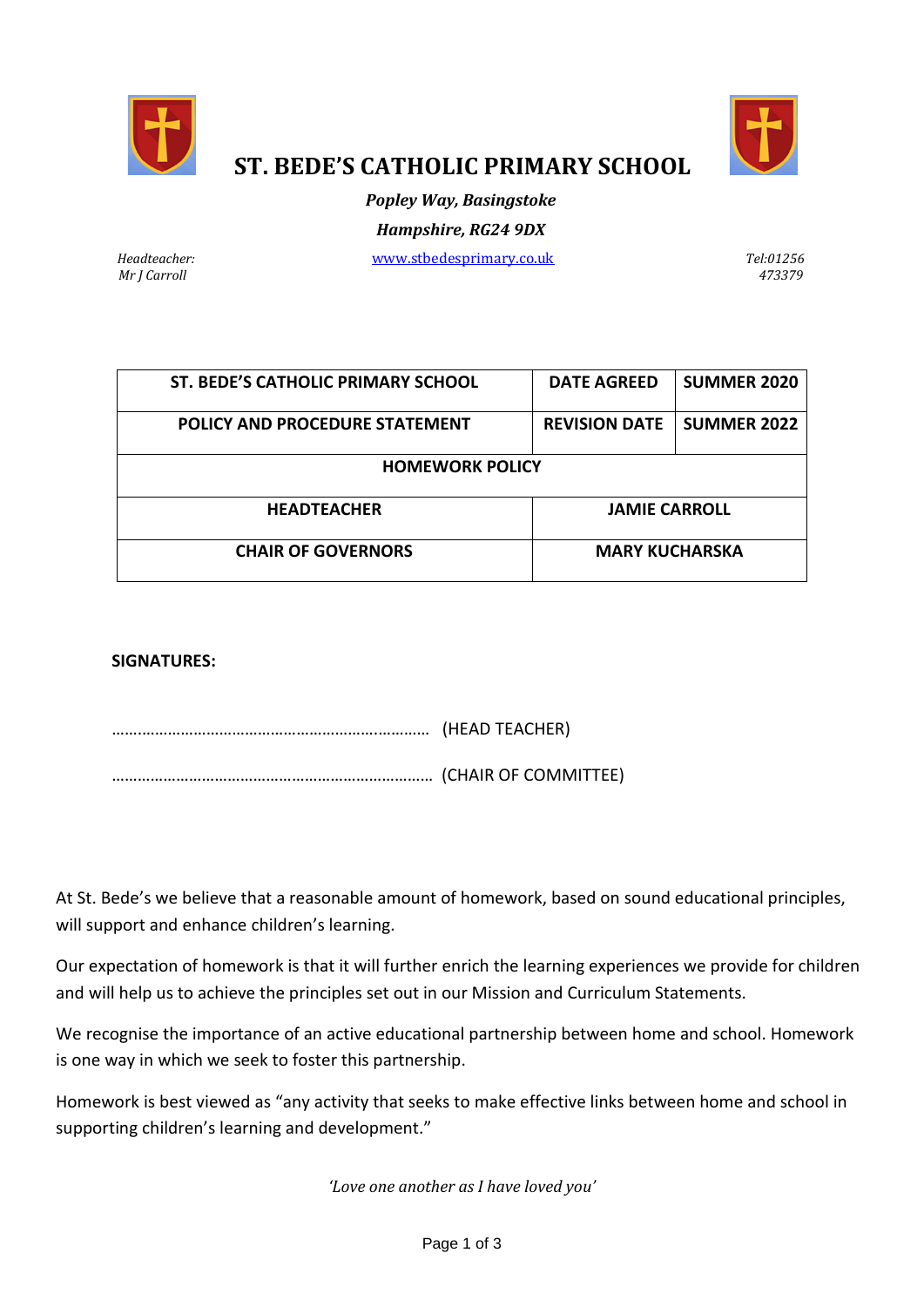



#### **Why Do Homework?**

Well planned and structured homework can:

- Encourage pupils to develop independent study skills and to develop a sense of self-discipline, responsibility and good working habits.
- Provide opportunities for individualised work.
- Foster enjoyment in reading and develop fluency and expression.
- Enable consolidation of learning that has already taken place.
- Provide extra practice when needed.
- Help parents gain an insight into their child's school work.

# **What Kinds Of Homework Might My Child Have?**

- The reinforcement of basic language and mathematical skills.
- Activities undertaken with family and friends.
- Individual research activities.
- The completion of activities that have not been finished in the classroom during the time allocated.

| <b>Year Group</b>       | <b>English</b>                                                  | <b>Maths</b>                             | <b>Other</b>                                                          |
|-------------------------|-----------------------------------------------------------------|------------------------------------------|-----------------------------------------------------------------------|
| <b>EYFS</b>             | Reading (including<br>phonics &<br>keywords) 5 minutes<br>daily |                                          | Occasional topic-<br>related task                                     |
| 1                       | Reading 10 minutes<br>daily. Spellings<br>weekly                | <b>Mental Maths: 5</b><br>minutes daily  | 10 minute task<br>weekly                                              |
| $\mathbf{2}$            | Reading 10 minutes<br>daily. Spellings<br>weekly                | <b>Mental Maths: 5</b><br>minutes daily  | 15 minute task<br>weekly                                              |
| $\overline{\mathbf{3}}$ | Reading: 10 minutes<br>daily. Spelling: 5<br>minutes daily      | <b>Mental Maths: 5</b><br>minutes daily  | Written or topic<br>based task:<br>approximately 20<br>minutes weekly |
| 4                       | Reading: 10 minutes<br>daily. Spelling: 5<br>minutes daily.     | <b>Mental Maths: 10</b><br>minutes daily | Written or topic<br>based task:                                       |

# **How Much Homework Is Expected?**

*'Love one another as I have loved you'*